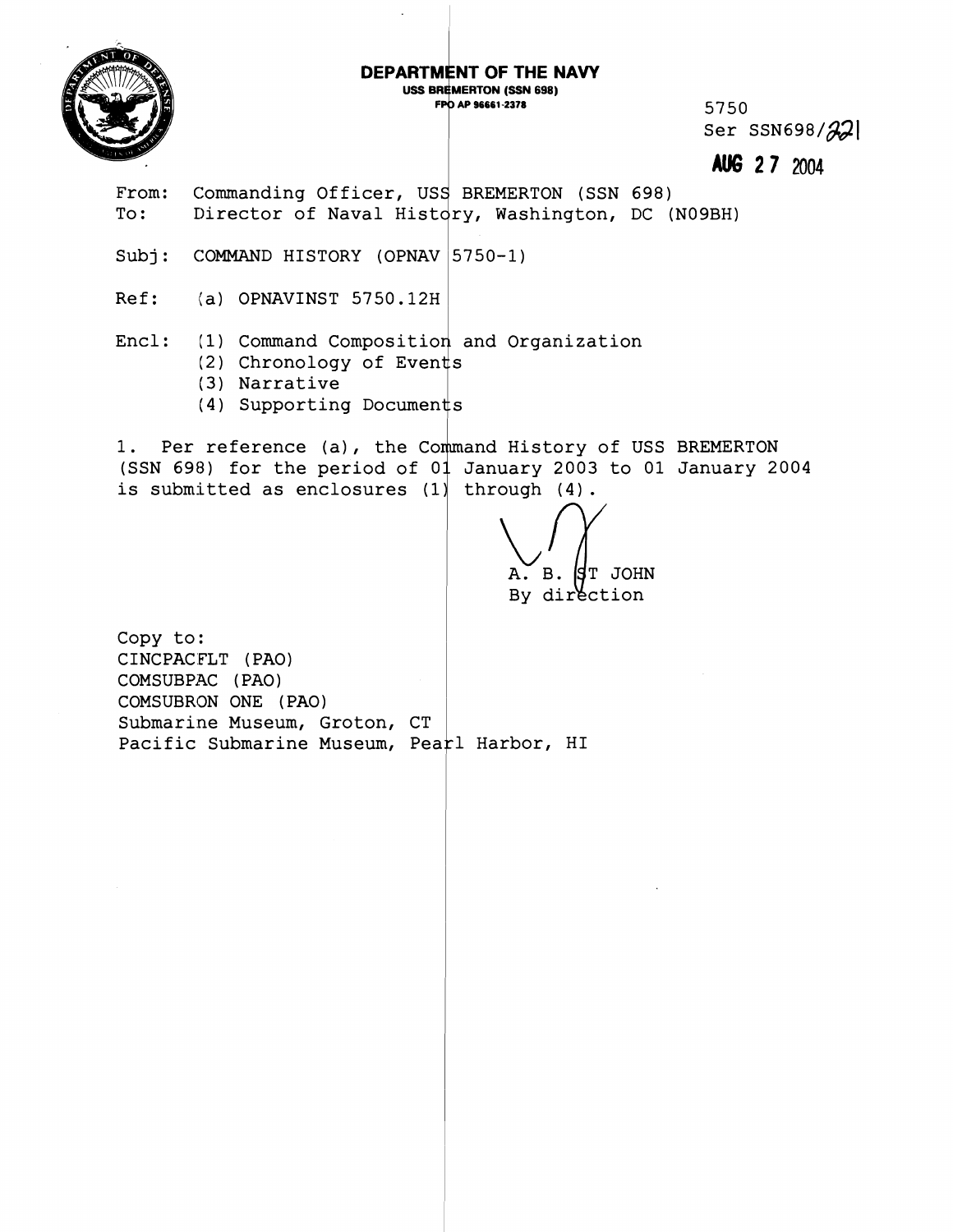#### **COMMAND COMPOSI'7ION AND ORGANIZATION**

MISSION: To seek out and destroy enemy surface ships and submarines in support of national interests.

**ORGANIZATIONAL STRUCTURE: operational and administrative and of Commander, Submarine**  Squadron One.<br> **COMMANDING OFFICER:** Commander Charles J. Logan

**BIOGRAPHY: Attached** <sup>I</sup>

**PERMANENT DUTY STATION: U.S. Naval Submarine Base Pearl Harbor, Hawaii** 

**Encl (1)**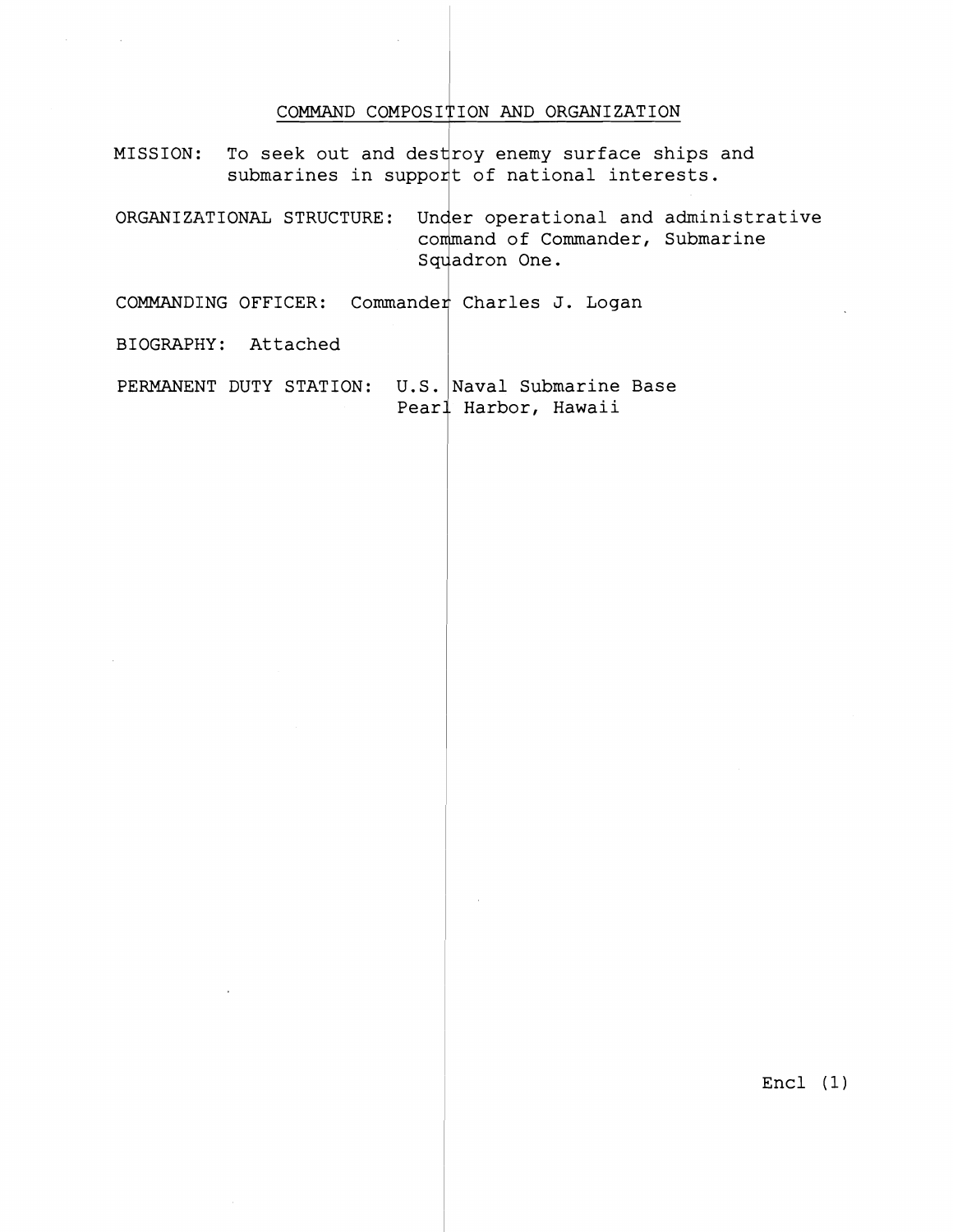### CHRONOLOGY

DATES LOCATION<br>01JAN03-18JAN03 MOORED S' MOORED STARBOARD SIDE TO NORTH SIDE NOVEMBER MOORED STARBOARD SIDE TO NO<br>PIER SAN DIEGO, CALIFORNIA<br>UNDERWAY, LOCAL OPERATIONS<br>MOORED PORT SIDE TO NORTH S PIER SAN DIEGO, CALIFORNIA 18JAN03-23JAN03 23JAN03-27JAN03 MOORED PORT SIDE TO NORTH SIDE NOVEMBER PIER SAN DIEGO, CALIFORNIA 27JAN03-07FEB03 UNDERWAY, LOCAL OPERATIONS 07FEB03-18FEB03 MOORED PORT SIDE TO NORTH SIDE MIKE PIER SAN DIEGO, CALIFORNIA 18FEB03-28FEB03 UNDERWAY, LOCAL OPERATIONS 28FEB03-14MAR03 MOORED PORT SIDE TO NORTH SIDE MIKE PIER SAN DIEGO, CALIFORNIA 14MAR03 DEPLOYED 14MAR03-25MAR03 UNDERWAY, DEPLOYMENT 25MAR03-29MAR03 MOORED STARBORD SIDE TO BERTH 11 YOKOSUKA, **JAPAN** 29MAR03-06MAY03 UNDERWAY, OPERATIONS MOORED PORTSIDE TO ROMEO PIER, APRA HARBOR, 06MAY03-12MAY03 GUAM  $13$ MAY03-14MAY03 UNDERWAY, TRANSIT TO SAIPAN 14MAY03-20MAY03 MOORED PORTSIDE TO CHARLIE DOCK, SAIPAN 20MAY03-23MAY03 UNDERWAY, TRANSIT TO GUAM 23MAY03-30MAY03 MOORED STBD SIDE TO ALPHA WHARF, APRA HARBOR, GUAM 30MAY03-25JUN03 UNDERWAY, OPERATIONS 25JUN03-08JUL03 MOORED STARBORD SIDE TO BERTH 11 YOKOSUKA, JAPAN 08JUL03-21JUL03 UNDERWAY, TRANSIT TO SAN DIEGO 21JUL03-10SEP03 MOORD NORTH SIDE OUTTER MIKE, SAN DIEGO, CALIFORNIA UNDERWAY, TRANSIT TO PEARL HARBOR, HAWAII 10SEP03-16SEP03 16SEP03-31OCT03 MOORED PORT SIDE TO Y3A PEARL HARBOR, HAWAII 310CT03-25NOV03 MOORED STARBOARD SIDE TO S21A PEARL HARBOR HAWAI I MOORED STARBOARD SIDE TO S1B PEARL HARBOR 25NOV03-01JAN04 HAWAI I

Encl (2)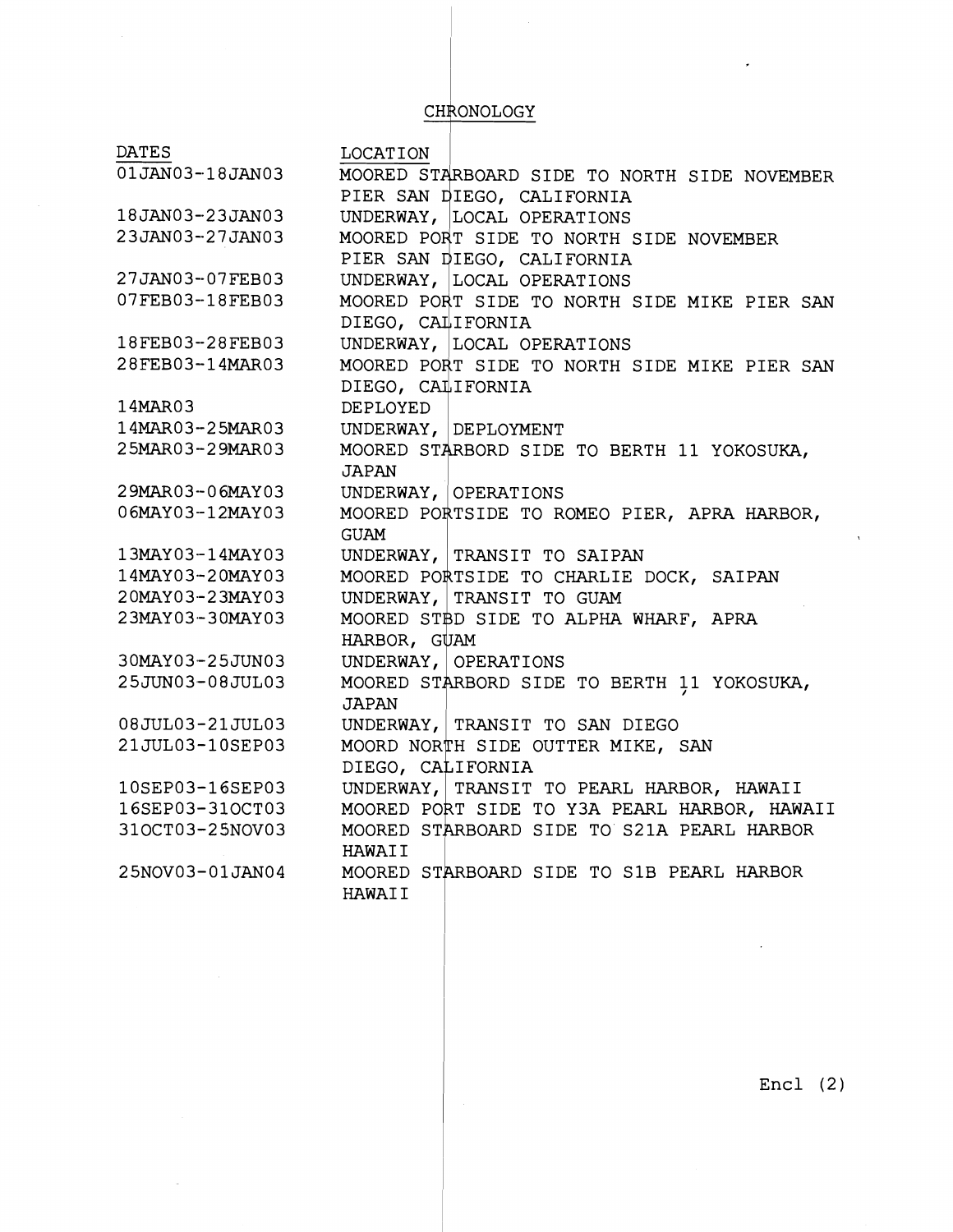NARRATIVE<br>
challenging and<br>
n holiday stand-USS BREMERTON has had a challenging and eventful year. The year started with the ship in holiday stand-down, giving our sailors a much needed break. Following stand-down the ship conducted a series of local operations in preparation for an upcoming deployment.

During this period of lodal operations Pre Overhaul Testing and Pre Availability Testing were completed in preparation for an Engineering Refueling Overhaul. Following this BREMERTON completed a Pre Overseas Movement Certification in preparation for a Western Pacific Deployment.

During the deployment to $|$ the Western Pacific BREMERTON  $\,$ conducted two missions vital  $\sharp$ o national security and made a quality of life port call in Saipan.

After deployment BREMERTON returned to San Diego and conducted a successful change $|\circ f|$  homeport to Pear Harbor, HI. Upon arrival in Pearl Harbor, $|$ the ship entered a transition period allowing crewmembers t $\phi$  complete the move along with final preparations for entering an Engineered Refueling Overhaul.

Encl **(3)**